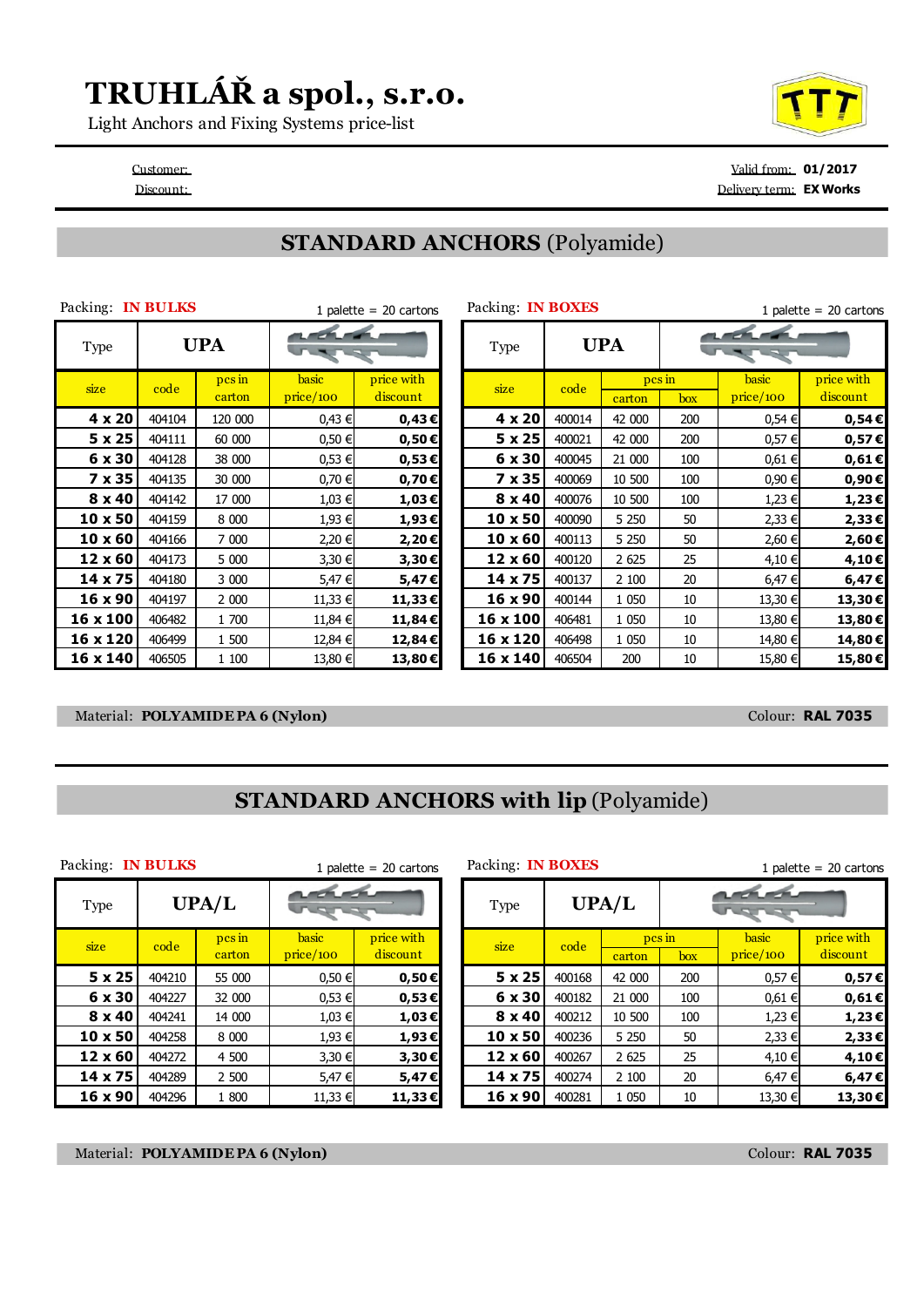# **TRUHLÁŘ a spol., s.r.o.**

Light Anchors and Fixing Systems price-list

Customer: Valid from: **01/2017** Discount: Delivery term: **EX Works**

### **STANDARD ANCHORS** (Polypropylene)

| Packing:       | IN BULKS   |                  |                    | 1 palette = $20$ cartons | Packing: IN BOXES |            |                |  |
|----------------|------------|------------------|--------------------|--------------------------|-------------------|------------|----------------|--|
| <b>Type</b>    | <b>UPP</b> |                  |                    |                          | <b>Type</b>       | <b>UPP</b> |                |  |
| size           | code       | pcs in<br>carton | basic<br>price/100 | price with<br>discount   | size              | code       | c <sub>i</sub> |  |
| $4 \times 20$  | 404302     | 120 000          | 0,30€              | $0,30 \in$               | $4 \times 20$     | 400298     | 4              |  |
| 5 x 25         | 404319     | 60 000           | 0,37 €             | 0,37E                    | 5 x 25            | 400304     | 4              |  |
| 6 x 30         | 404326     | 38 000           | 0,40 €             | $0,40 \in$               | 6 x 30            | 400328     | 2:             |  |
| 7 x 35         | 404333     | 30 000           | 0,50€              | $0,50 \in$               | 7 x 35            | 400342     | 1(             |  |
| 8 x 40         | 404340     | 17 000           | $0,60 \in$         | $0,60 \in$               | $8 \times 40$     | 400359     | 10             |  |
| $10 \times 50$ | 404357     | 8 0 0 0          | 1,57 €             | 1,57€                    | 10 x 50           | 400373     | 5              |  |
| $10 \times 60$ | 404364     | 7 000            | 1,63 €             | 1,63€                    | 10 x 60           | 400397     | 5              |  |
| 12 x 60        | 404371     | 5 000            | 2,63 €             | 2,63€                    | 12 x 60           | 400403     | 2              |  |
| 14 x 75        | 404388     | 3 000            | 4,13 €             | 4,13€                    | 14 x 75           | 400410     | 2              |  |
| 16 x 90        | 404395     | 2 000            | 10,00 €            | 10,00€                   | 16 x 90           | 400427     |                |  |
| 16 x 100       | 406437     | 1 700            | 10,20 €            | 10,20€                   | 16 x 100          | 406436     |                |  |
| 16 x 120       | 406444     | 1 500            | 11,00 €            | 11,00€                   | 16 x 120          | 406443     |                |  |
| 16 x 140       | 406451     | 1 100            | 11,80 €            | 11,80€                   | 16 x 140          | 406450     |                |  |

| Packing: <b>IN BULKS</b> |        |                        |                    | 1 palette = $20$ cartons | Packing: IN BOXES |            |                    |               | 1 palette = $20$ cartons |                        |  |  |
|--------------------------|--------|------------------------|--------------------|--------------------------|-------------------|------------|--------------------|---------------|--------------------------|------------------------|--|--|
| Type                     |        | <b>UPP</b>             | <b>LEELER</b>      |                          | Type              | <b>UPP</b> |                    | $\frac{1}{2}$ |                          |                        |  |  |
| size                     | code   | $\n  pcs$ in<br>carton | basic<br>price/100 | price with<br>discount   | size              | code       | $pcs$ in<br>carton | box           | basic<br>price/100       | price with<br>discount |  |  |
| 4 x 20                   | 404302 | 120 000                | 0,30€              | 0,30€                    | 4 x 20            | 400298     | 42 000             | 200           | 0,41€                    | 0,41€                  |  |  |
| $5 \times 25$            | 404319 | 60 000                 | 0,37 €             | 0,37E                    | 5 x 25            | 400304     | 42 000             | 200           | $0,44 \in$               | $0,44 \in$             |  |  |
| 6 x 30                   | 404326 | 38 000                 | 0,40 €             | 0,40€                    | 6 x 30            | 400328     | 21 000             | 100           | 0,51€                    | $0,51 \in$             |  |  |
| 7 x 35                   | 404333 | 30 000                 | $0,50 \in$         | $0,50 \in$               | 7 x 35            | 400342     | 10 500             | 100           | $0,70 \in$               | $0,70 \in$             |  |  |
| 8 x 40                   | 404340 | 17 000                 | $0,60 \in$         | $0,60 \in$               | $8 \times 40$     | 400359     | 10 500             | 100           | $0,80 \in$               | $0,80 \in$             |  |  |
| 10 x 50                  | 404357 | 8 0 0 0                | 1,57 €             | $1,57 \in$               | $10 \times 50$    | 400373     | 5 2 5 0            | 50            | 1,97 €                   | 1,97€                  |  |  |
| $10 \times 60$           | 404364 | 7 000                  | 1,63 €             | 1,63€                    | $10 \times 60$    | 400397     | 5 2 5 0            | 50            | 2,03 €                   | 2,03€                  |  |  |
| $12 \times 60$           | 404371 | 5 000                  | 2,63 €             | 2,63€                    | 12 x 60           | 400403     | 2 6 2 5            | 25            | 3,43 €                   | 3,43€                  |  |  |
| 14 x 75                  | 404388 | 3 000                  | 4,13 €             | 4,13€                    | 14 x 75           | 400410     | 2 100              | 20            | 5,13 €                   | 5,13€                  |  |  |
| 16 x 90                  | 404395 | 2 000                  | 10,00 €            | 10,00€                   | 16 x 90           | 400427     | 1 0 5 0            | 10            | 12,00 €                  | 12,00 €                |  |  |
| 16 x 100                 | 406437 | 1 700                  | 10,20 €            | 10,20€                   | 16 x 100          | 406436     | 1 0 5 0            | 10            | 12,20 €                  | 12,20€                 |  |  |
| 16 x 120                 | 406444 | 1 500                  | 11,00 €            | 11,00 €                  | 16 x 120          | 406443     | 1 050              | 10            | 13,00 €                  | 13,00€                 |  |  |
| $16 \times 140$          | 406451 | 1 100                  | 11,80 €            | 11,80 €                  | 16 x 140          | 406450     | 200                | 10            | 13,80 €                  | 13,80€                 |  |  |

Material: **POLYPROPYLENE PP** Colour: **RAL 7035**